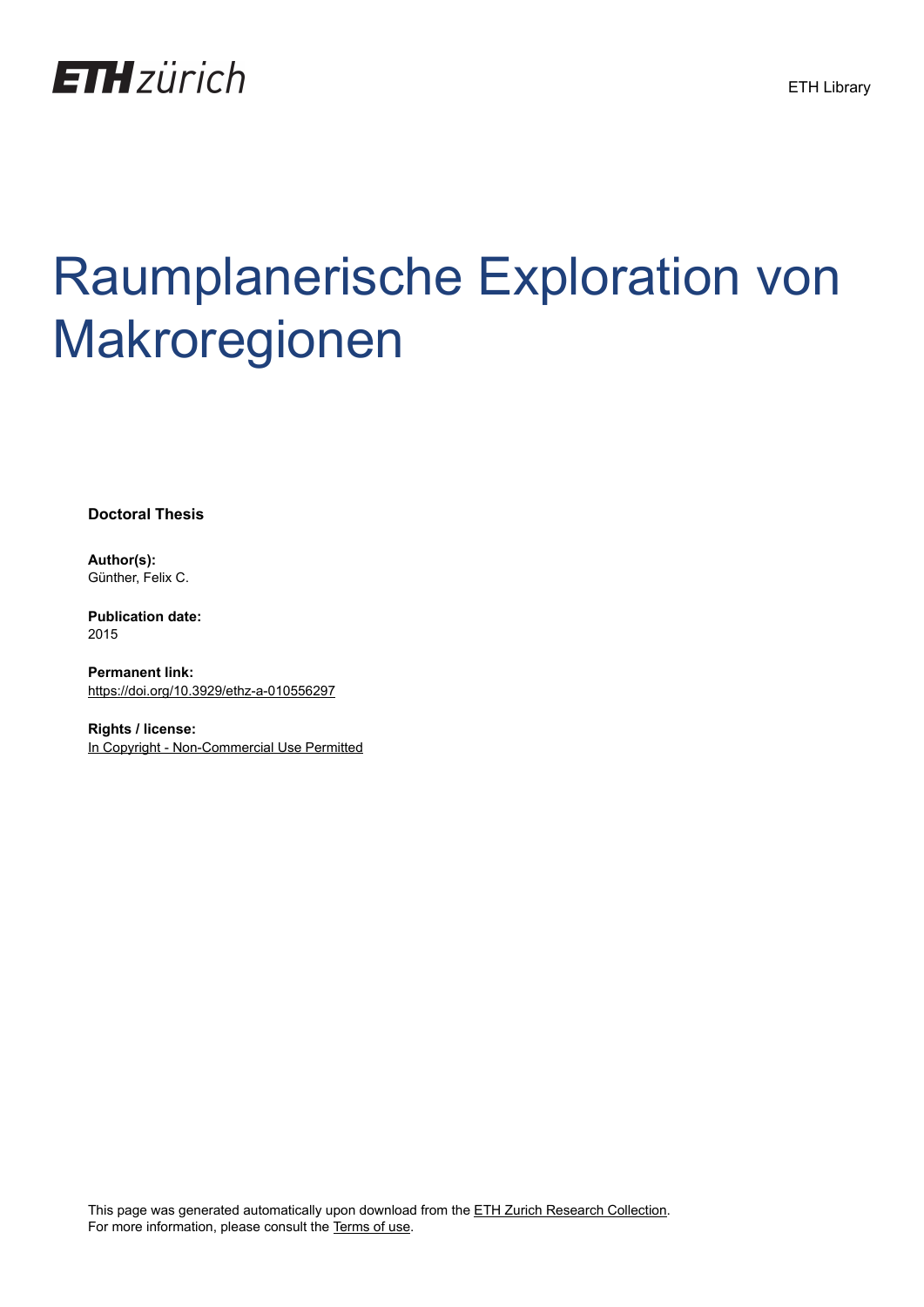### **RAUMPLANERISCHE EXPLORATION VON MAKROREGIONEN**

A B H A N D L U N G zur Erlangung des Titels

DOKTOR DER WISSENSCHAFTEN

der

ETH ZÜRICH

vorgelegt von

#### FELIX CHRISTIAN GÜNTHER

Dipl. Arch. ETH, ETH Zürich

geboren am

14. März 1966

von

Wädenswil ZH

Prof. Dr. Bernd Scholl, Referent

Prof. Dr. Andreas Voigt, Korreferent

2015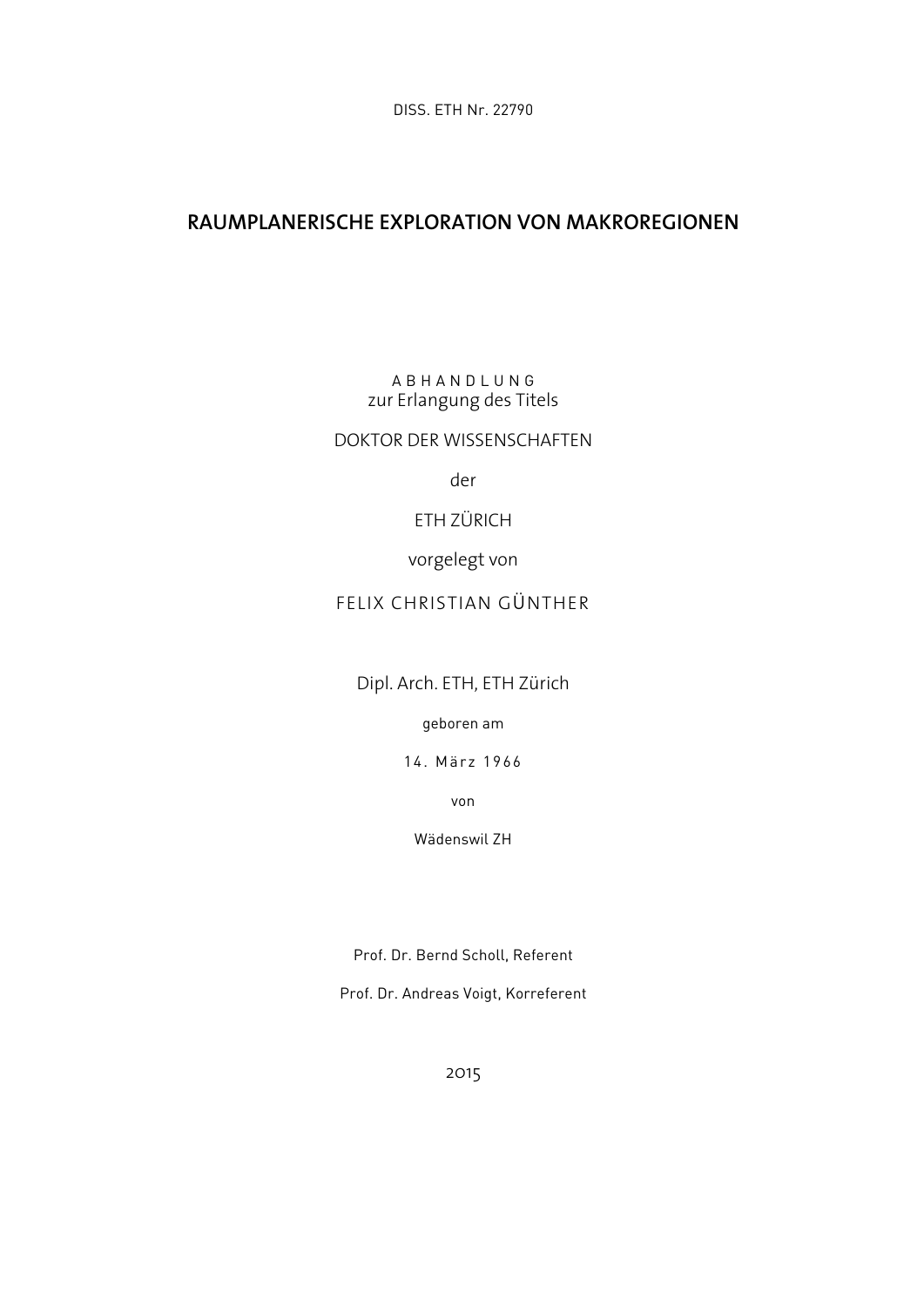## Kurzfassung

Die Raumplanung muss sich vermehrt Aufgaben zuwenden, die sich als grenzüberschreitende und unübersichtliche Problemsituationen in Makroregionen darstellen. Für diese grossräumigen, funktionalen Räume verfügt kein Akteur über ausreichende Kompetenzen, um alleine zu agieren. Auch fehlt das Wissen, um fundierte Entscheide zu treffen. Damit sind die zwei wesentlichen Grundbedingungen, um Handeln zu können, nicht gegeben. Die Klärung dieser Problemsituationen kann mit den bestehenden formellen wie informellen Instrumenten der Planung nicht bewältigt werden. Dazu fehlen Kompetenzen und Instrumente.

Um diese Aufgaben anzugehen ohne den langwierigen Ausbau formeller Kompetenzen oder das Entwickeln neuer Instrumente, wird die Methode der grossräumigen, raumplanerischen Exploration vorgeschlagen. Diese füllt die Lücke zwischen makroregionalen Aufgaben der Raumplanung und den Möglichkeiten der bestehenden formellen und informellen Planungsinstrumente. Sie hilft Wissen über grossräumige Problemsituationen zu erarbeiten und diese so weit zu klären, dass räumlich und thematisch eingegrenzte Aufgaben formuliert werden können. Diese werden in einem Netzwerk zusammen mit interessierten Akteuren und betroffenen Stakeholdern räumlich und thematisch abgestimmt. Das Akteursnetzwerk bildet die Ausgangsbasis für eine handlungsfähige Organisation zu deren Weiterbearbeitung. Die Bearbeitung und Lösung der Aufgabe kann in der Folge mit den bewährten formellen wie informellen Instrumenten der Raumplanung durchgeführt werden.

Die Methode der raumplanerischen Exploration wird in dieser Arbeit anhand von zwei Projekten von interregionaler und kontinentaler Ausdehnung getestet. Diese Projekte integrierter Siedlungs- und Infrastrukturentwicklung sind für künftige Planungsaufgaben beispielhaft, wegen ihres grenzüberschreitenden Charakters und ihrer grossräumigen Ausdehnung, der diffusen Problemsituation und der vielfältigen Abhängigkeiten sektoraler Planungen. Der Perimeter der gewählten Projektaufgaben ist dabei zu gross, als dass ein einzelner Akteur in der Lage wäre, die zur Problemlösung wesentlichen Informationen über solch ausgedehnte Räume zu beschaffen und zu interpretieren. Ebenso verfügt kein Akteur allein über die Kompetenzen, diese Aufgaben der integrierten Raum- und Infrastrukturentwicklung anzugehen.

Das Wissen wird in einer Abfolge des Räsonierens, der Argumentation und der Moderation erarbeitet. Parallel dazu wird ein Netzwerk der betroffenen Akteure aufgebaut, die über vertieftes und konkretes Wissen über ihre jeweils eigenen Regionen, Infrastrukturen, Projekte und Vorgänge zur Planungsaufgabe verfügen. Planerische Informationssysteme unterstützen diesen Prozess und nutzen die Verknüpfung der Kulturtechniken Wort, Bild und Zahl. Damit wird Wissen unter direkter Beteiligung der Akteure entwickelt, vertieft und verifiziert. So ist es möglich, nicht nur Informationen zu erheben, sondern auch die notwendige, gemeinsame Haltung zur Problemdefinition zu erarbeiten. Diese ist auch eine Voraussetzung für die Entwicklung einer gemeinsamen Strategie und letztendlich einer handlungsfähigen Organisation zu deren Umsetzung. Die raumplanerische Exploration hat somit nicht nur zum Ziel, die Aufgaben so klar als möglich herauszuarbeiten, sondern auch einen Planungsprozess aufzugleisen, um die erkannten Aufgaben schrittweise zu lösen.